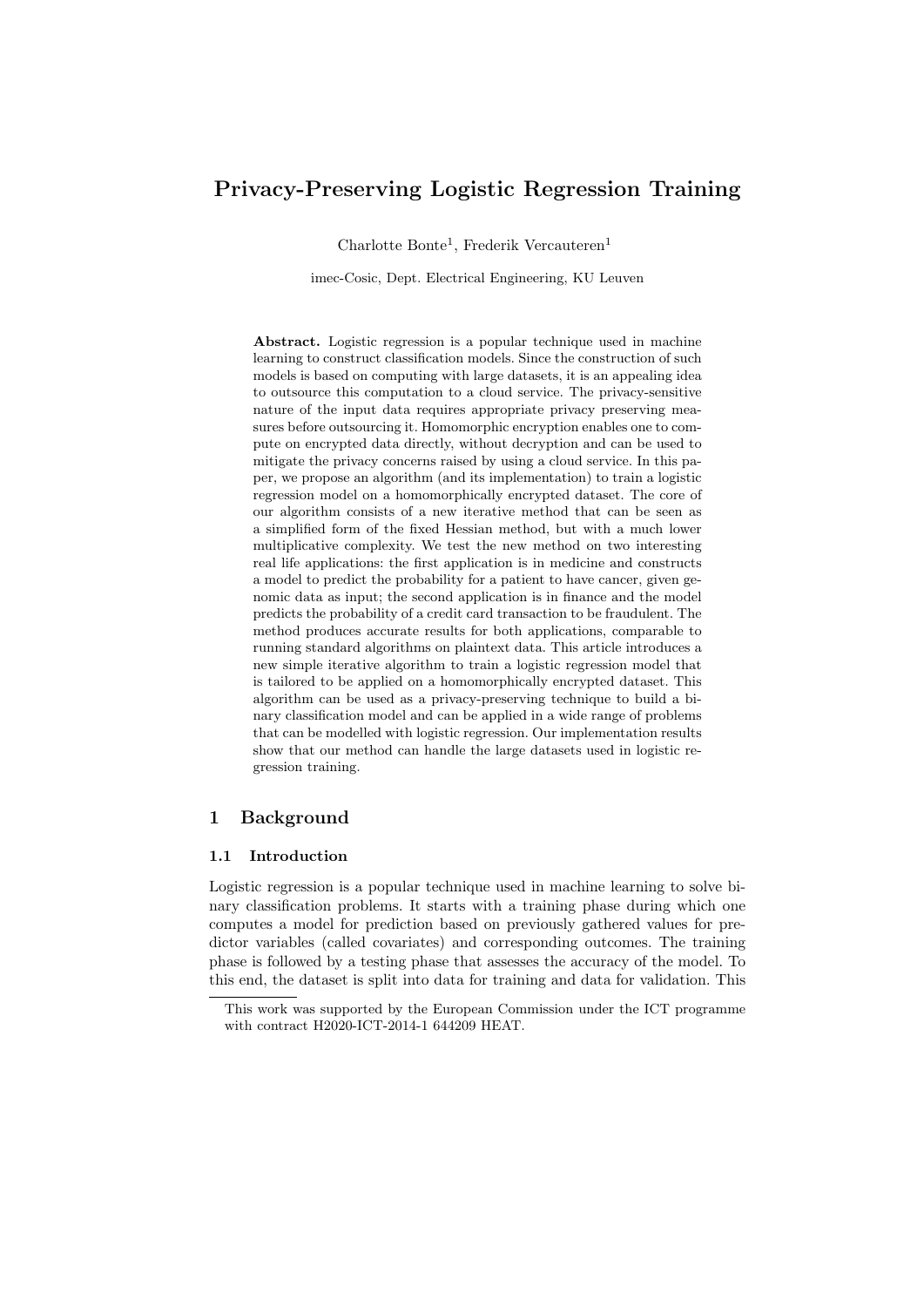validation is done by evaluating the model in the given covariates and comparing the output with the known outcome. When the classification of the model equals the outcome for most of the test data, the model is considered to be valuable and it can be used to predict the probability of an outcome by simply evaluating the model for new measurements of the covariates.

Logistic regression is popular because it provides a simple and powerful method to solve a wide range of problems. In medicine, logistic regression is used to predict the risk of developing a certain disease based on observed characteristics of the patient. In politics, it is used to predict the voting behaviour of a person based on personal data such as age, income, sex, state of residence, previous votes. In finance, logistic regression is used to predict the likelihood of a homeowner defaulting on a mortgage or a credit card transaction being fraudulent.

As all machine learning tools, logistic regression needs sufficient training data to construct a useful model. As the above examples show, the values for the covariates and the corresponding outcomes are typically highly sensitive, which implies that the owners of this data (either people or companies) are reluctant to have their data included in the training set. In this paper, we solve this problem by describing a method for privacy preserving logistic regression training using somewhat homomorphic encryption. Homomorphic encryption enables computations on encrypted data without needing to decrypt the data first. As such, our method can be used to send encrypted data to a central server, which will then perform logistic regression training on this encrypted input data. This also allows to combine data from different data owners since the server will learn nothing about the underlying data.

#### 1.2 Related work

Private logistic regression with the aid of homomorphic encryption has already been considered in [NLV11,BLN14], but in a rather limited form: both papers assume that the logistic model has already been trained and is publicly available. This publicly known model is then evaluated on homomorphically encrypted data in order to perform classification of this data without compromising the privacy of the patients. Our work complements these works by executing the training phase for the logistic regression model in a privacy-preserving manner. This is a much more challenging problem than the classification of new data, since this requires the application of an iterative method and a solution for the nonlinearity in the minimization function.

Aono et al. [AHTPW16] also explored secure logistic regression via homomorphic encryption. However, they shift the computations that are challenging to perform homomorphically to trusted data sources and a trusted client. Consequently, in their solution the data sources need to compute some intermediate values, which they subsequently encrypt and send to the computation server. This allows them to only use an additively homomorphic encryption scheme to perform the second, easier, part of the training process. Finally, they require a trusted client to perform a decryption of the computed coefficients and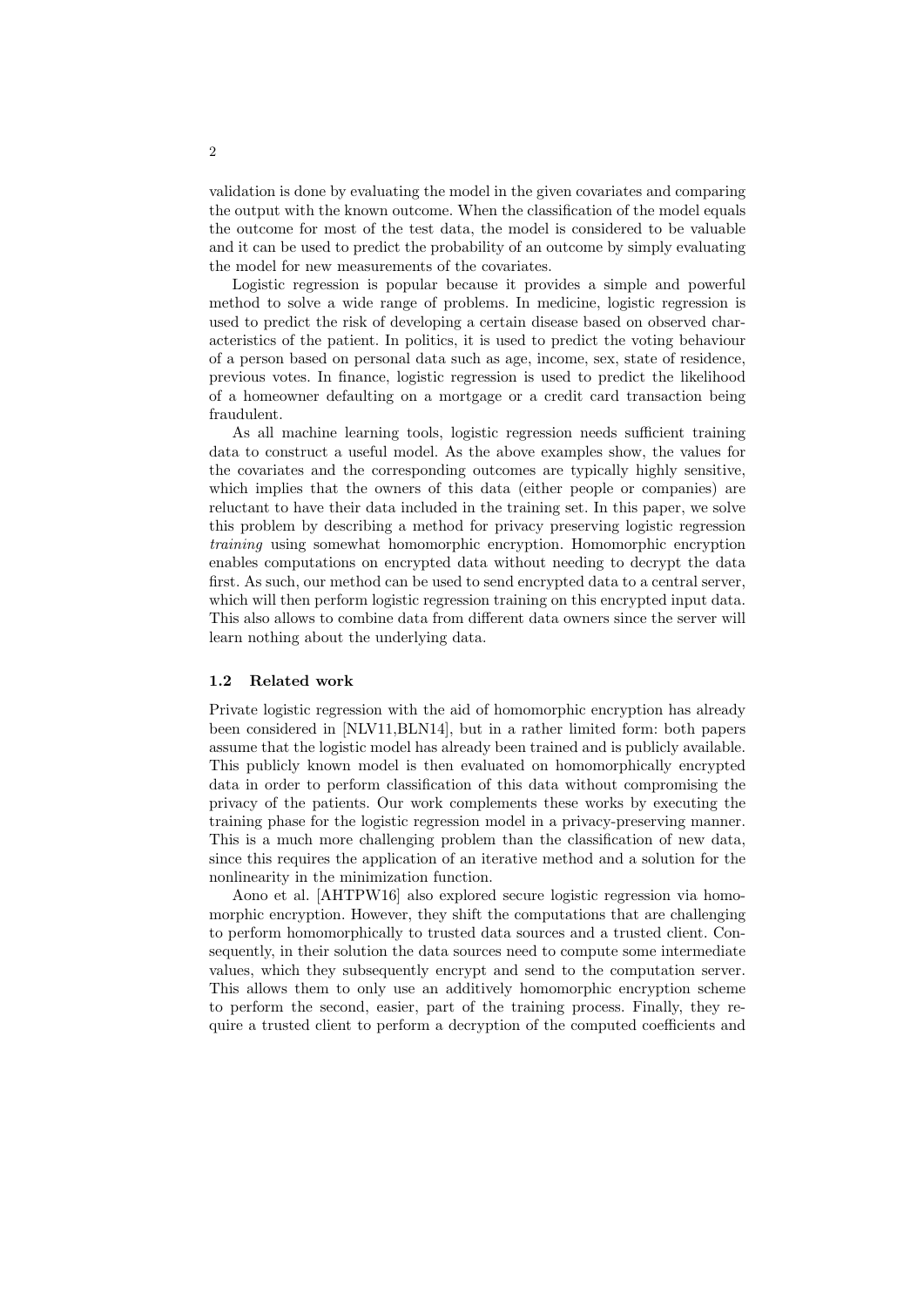use these coefficients to construct the cost function for which the trusted client needs to determine the minimum in plaintext space. Their technique is based on a polynomial approximation of the logarithmic function in the cost function and the trusted client applies the gradient descent algorithm as iterative method to perform the minimization of the cost function resulting from the homomorphic computations. Our method does not require the data owners to perform any computations (bar the encryption of their data) and determines the model parameters by executing the minimization directly on encrypted data. Again this is a much more challenging problem.

In [XWBB16] Xie et al. construct PrivLogit which performs logistic regression in a privacy-preserving but distributed manner. As before, they require the data owners to perform computations on their data before encryption to compute parts of a matrix used in the logistic regression. Our solution starts from the encrypted raw dataset, not from values that were precomputed by the centers that collect the data. In our solution all computations that are needed to create the model parameters, are performed homomorphically.

Independently and in parallel with our research, Kim et al.  $[KSW<sup>+</sup>18]$  investigated the same problem of performing the training phase of logistic regression in the encrypted domain. Their method uses a different approach than ours: firstly, they use a different minimization method (gradient descent) compared to ours (a simplification of the fixed Hessian method), a different approximation of the sigmoid function and a different homomorphic encryption scheme. Their solution is based on a small adaptation of the input values, which reduces the number of homomorphic multiplications needed in the computation of the model. We assumed the dataset would be already encrypted and therefore adaptations to the input would be impossible. Furthermore, they tested their method on datasets that contain a smaller number of covariates than the datasets used in this article.

### 1.3 Contributions

Our contributions in this paper are as follows: firstly, we develop a method for privacy preserving logistic training using homomorphic encryption that consists of a low depth version of the fixed Hessian method. We show that consecutive simplifications result in a practical algorithm, called the simplified fixed Hessian (SFH) method, that at the same time is still accurate enough to be useful. We implemented this algorithm and tested its performance and accuracy on two real life use cases: a medical application predicting the probability of having cancer given genomic data and a financial application predicting the probability that a transaction is fraudulent. Our test results show that in both use cases the model computed is almost as accurate as the model computed by standard logistic regression tools such as the ones present in Matlab.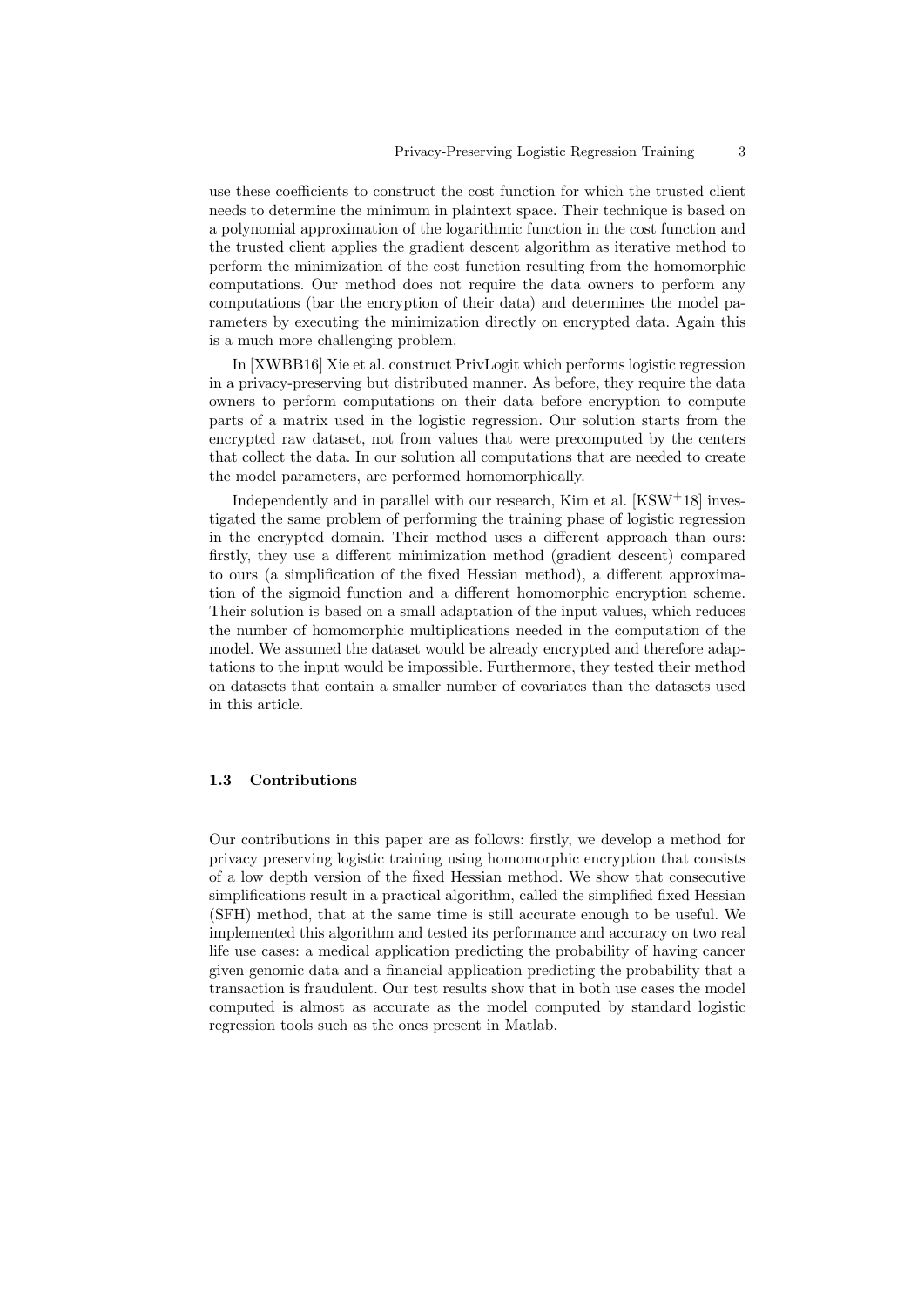# 2 Technical Background

#### 2.1 Logistic regression

Logistic regression can be used to predict the probability that a dependent variable belongs to a class, e.g. healthy or sick, given a set of covariates, e.g. some genomic data. In this article, we will consider binary logistic regression, where the dependent variable can belong to only two possible classes, which are labelled  $\{\pm 1\}$ . Binary logistic regression is often used for binary classification by setting a threshold for a given class up front and comparing the output of the regression with this threshold. The logistic regression model is given by:

$$
\Pr(y = \pm 1 | \mathbf{x}, \beta) = \sigma(y\beta^T \mathbf{x}) = \frac{1}{1 + e^{(-y\beta^T \mathbf{x})}},
$$
\n(1)

where the vector  $\boldsymbol{\beta} = (\beta_0, \ldots, \beta_d)$  are the model parameters, y the class label (in our case  $\{\pm 1\}$ ) and the vector  $\mathbf{x} = (1, x_1, \dots, x_d) \in \mathbb{R}^{d+1}$  the covariates.

Because logistic regression predicts probabilities rather than classes, we can generate the model using the log likelihood function. The training of the model starts with a training dataset  $(\mathbf{X}, \mathbf{y}) = [(\mathbf{x_1}, y_1), \dots, (\mathbf{x_N}, y_N)]$ , consisting of N training vectors  $\mathbf{x_i} = (1, x_{i,1}, \dots, x_{i,d}) \in \mathbb{R}^{d+1}$  and corresponding observed class  $y_i \in \{-1, 1\}$ . The goal is to find the parameter vector  $\beta$  that maximizes the log likelihood function:

$$
l(\boldsymbol{\beta}) = -\sum_{i=1}^{n} \log \left( 1 + e^{(-y_i \boldsymbol{\beta}^T \mathbf{x}_i)} \right).
$$
 (2)

When the parameters  $\beta$  are determined, they can be used to classify new data vectors  $\mathbf{x}^{\text{new}} = (1, x_1^{\text{new}}, \dots, x_d^{\text{new}}) \in \mathbb{R}^{d+1}$  by setting

$$
y^{\text{new}} = \begin{cases} 1 & \text{if } p(y = 1 | \mathbf{x}^{\text{new}}, \mathbf{\beta}) \ge \tau \\ -1 & \text{if } p(y = 1 | \mathbf{x}^{\text{new}}, \mathbf{\beta}) < \tau \end{cases}
$$

in which  $0 < \tau < 1$  is a variable threshold which typically equals  $\frac{1}{2}$ .

#### 2.2 Datasets

As mentioned before, we will test our method in the context of two real life use cases, one in genomics and the other in finance.

The genomic dataset was provided by the iDASH competition of 2017 and consists of 1581 records (each corresponding to a patient) consisting of 103 covariates and a class variable indicating whether or not the patient has cancer. The challenge was to devise a logistic regression model to predict the disease given a training data set of at least 200 records and 5 covariates. However, for scalability reasons the solution needed to be able to scale up to 1000 records with 100 covariates. This genomic dataset consists entirely of binary data.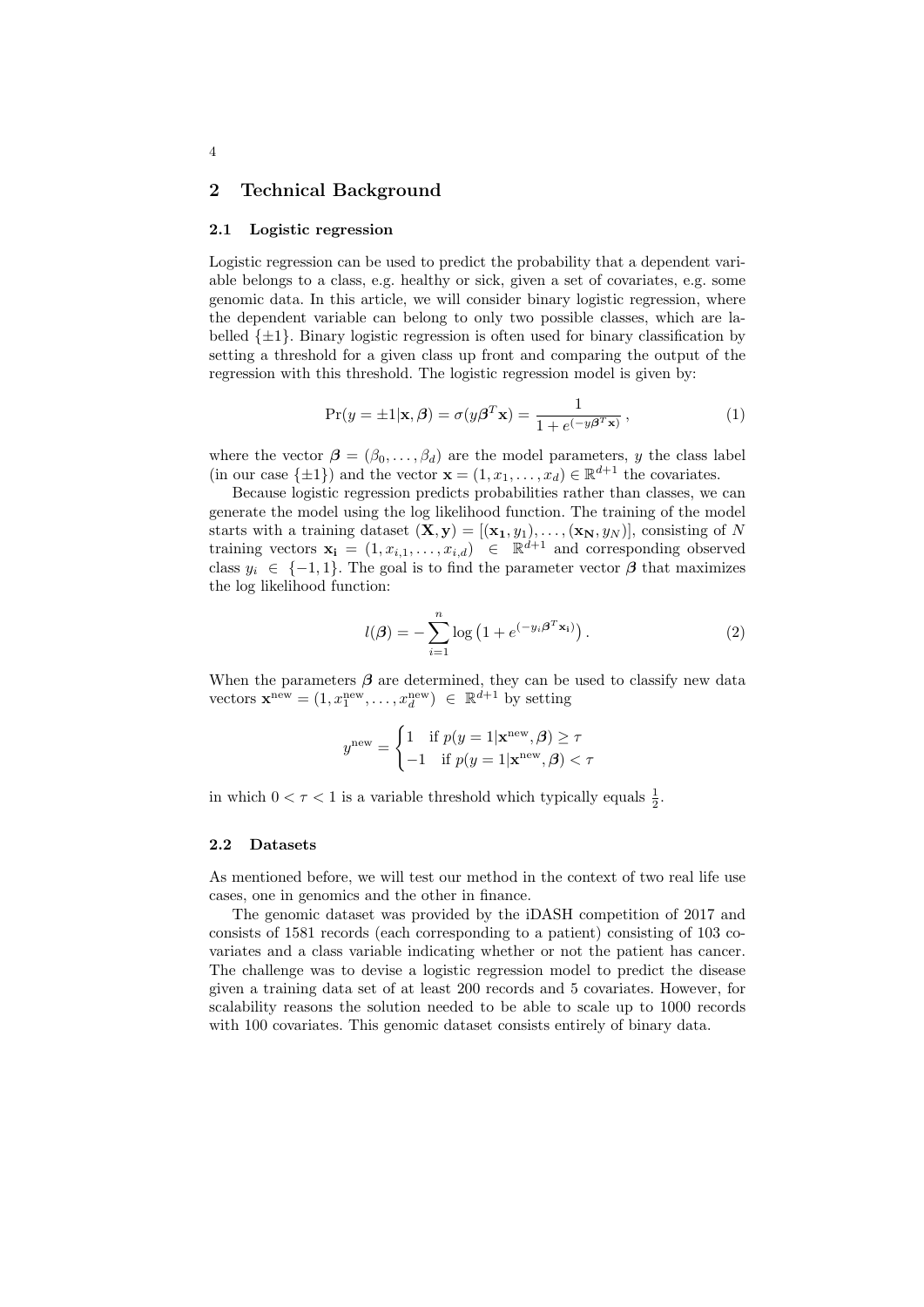The financial data was provided by an undisclosed bank that provided anonymized data with the goal of predicting fraudulent transactions. Relevant data fields that were selected are: type of transaction, effective amount of the transaction, currency, origin and destination, fees and interests, etc. This data has been subject to preprocessing by firstly representing the non-numerical values with labels and secondly computing the minimum and maximum for each of the covariates and using these to normalise the data by computing  $\frac{x-x_{\min}}{x_{\max}-x_{\min}}$ . The resulting financial dataset consists of 20 000 records with 32 covariates, containing floating point values between 0 and 1.

### 2.3 The FV scheme

Our solution is based on the somewhat homomorphic encryption scheme of Fan and Vercauteren [FV12], which can be used to compute a limited number of additions and multiplications on encrypted data. The security of this encryption scheme is based on the hardness of the ring learning with error problem (RLWE) introduced by Lyubashevsky et al. in [LPR13]. The core objects in the FV scheme are elements of the polynomial ring  $R = \mathbb{Z}[X]/(f(X))$ , where typically one chooses  $f(X) = X^D + 1$  for  $D = 2^n$  (in our case  $D = 4096$ ). For an integer modulus  $M \in \mathbb{Z}$  we denote with  $R_M$  the quotient ring  $R/(MR)$ .

The plaintext space of the FV scheme is the ring  $R_t$  for  $t > 1$  a small integer modulus and the ciphertext space is  $R_q \times R_q$  for an integer modulus  $q \gg t$ . For  $a \in R_q$ , we denote by  $[a]_q$  the element in R obtained by applying  $[\cdot]_q$  to all its coefficients  $a_i$ , with  $[a_i]_q = a_i \mod q$  given by a representative in  $\left(\frac{-q}{2}, \frac{q}{2}\right]$ . The FV scheme uses two probability distributions on  $R_q$ : one is denoted by  $\chi_{\text{key}}$  and is used to sample the secret key of the scheme, the other is denoted  $\chi_{err}$  and will be used to sample error polynomials during encryption. The exact security level of the FV scheme is based on these probability distributions, the degree D and the ciphertext modulus  $q$  and can be determined using an online tool developed by Albrecht et al. [Alb04].

Given parameters D, q, t and the distributions  $\chi_{\text{key}}$  and  $\chi_{\text{err}}$ , the core operations are then as follows:

- KeyGen: the private key consists of an element  $s \leftarrow \chi_{\text{key}}$  and the public key  $\mathbf{pk} = (b, a)$  is computed as  $a \leftarrow R_q$  uniformly at random and  $b = [-(as+e)]_q$ with  $e \leftarrow \chi_{\text{err}}$ .
- Encrypt(pk, m): given  $m \in R_t$ , sample error polynomials  $e_1, e_2 \in \chi_{err}$  and  $u \in \chi_{key}$  and compute  $c_0 = \Delta m + bu + e_1$  and  $c_1 = au + e_2$  with  $\Delta = |q/t|$ , the largest integer smaller than  $\frac{q}{t}$ . The ciphertext is then  $\mathbf{c} = (c_0, c_1)$ .
- Decrypt(sk, c): compute  $\tilde{m} = [c_0 + c_1 s]_q$ , divide the coefficients of  $\tilde{m}$  by  $\Delta$ and round and reduce the result into  $R_t$ .

Computing the sum of two ciphertexts simply amounts to adding the corresponding polynomials in the ciphertexts. Multiplication, however, requires a bit more work and we refer to [FV12] for the precise details.

The relation between a ciphertext and the underlying plaintext can be described as  $[c_0 + c_1 s]_q = \Delta m + e$ , where e is the noise component present in the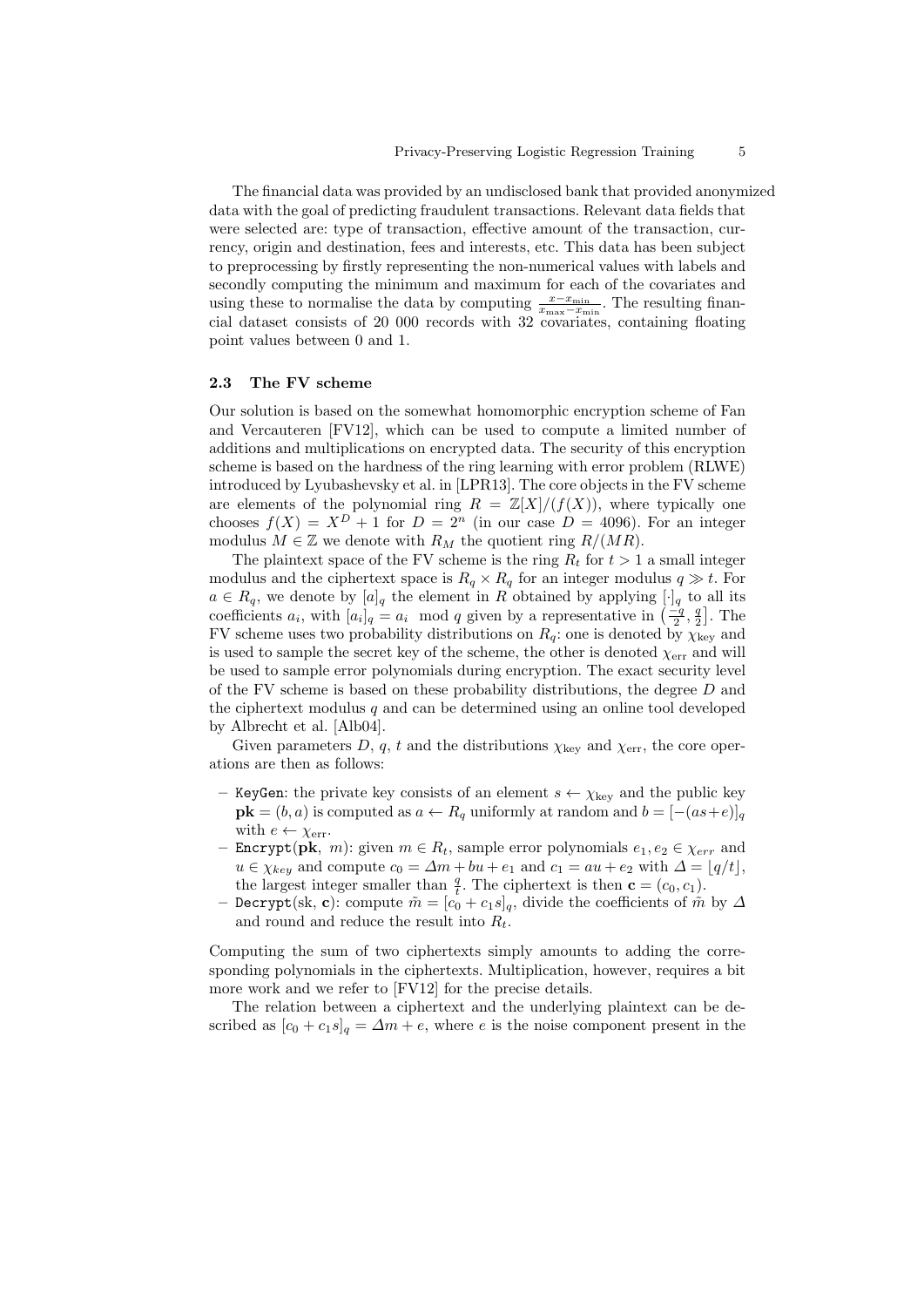ciphertext. This also shows that if the noise  $e$  grows too large, decryption will no longer result in the original message, and the scheme will no longer be correct. Since the noise present in the resulting ciphertext will grow with each operation we perform homomorphically, it is important to choose parameters that guarantee correctness of the scheme. Knowing the computations that need to be performed up front enables us to estimate the size of the noise in the resulting ciphertext, which permits the selection of suitable parameters.

#### 2.4 w-NIBNAF

In order to use the FV scheme, we need to transform the input data into polynomials of the plaintext space  $R_t$ . To achieve this, our solution makes use of the  $w$ -NIBNAF encoding, because this encoding improves the performance of the homomorphic scheme. The  $w$ -NIBNAF encoding is introduced in  $[BBB<sup>+</sup>17]$  and expands a given number  $\theta$  with respect to a non-integral base  $1 < b_w < 2$ . By replacing the base  $b_w$  by the variable X, the method encodes any real number  $\theta$ as a Laurent polynomial:

 $\theta = a_r X^r + a_{r-1} X^{r-1} + \dots + a_1 X + a_0 - a_{-1} X^{d-1} - a_{-2} X^{d-2} - \dots - a_{-s} X^{d-s}.$ 

A final step then maps this Laurent polynomial into the plaintext space  $R_t$  and we refer the reader to  $[BBB+17]$  for the precise details.

The w-NIBNAF encoding is constructed such that the encoding of a number will satisfy two conditions: the encoding has coefficients in the set  $\{-1, 0, 1\}$ and each set of  $w$  consecutive coefficients will have no more than one non-zero coefficient. Both conditions ensure that the encoded numbers are represented by very sparse polynomials with coefficients in the set  $\{-1,0,1\}$ , which can be used to bound the size of the coefficients of the result of computations on these representations. In particular, this encoding results in a smaller plaintext modulus  $t$ , which improves the performance of the homomorphic encryption scheme. Since larger values for  $w$  increase the sparseness of the encodings and hence reduce the size of  $t$  even more, one would like to select the value for  $w$ to be as large as possible. However, similar to encryption one has to consider a correctness requirement for the encoding. More specifically, decoding of the final polynomial should result in the correct answer, hence the base  $b_w$  and consequently also the value of w should be chosen with care.

# 3 Privacy preserving training of the model

#### 3.1 Newton-Raphson method

To estimate the parameters of our logistic regression model, we need to compute the parameter vector  $\beta$  that maximizes Equation (2). Typically, one would differentiate the log likelihood equation with respect to the parameters, set the derivatives equal to zero and solve these equations to find the maximum. The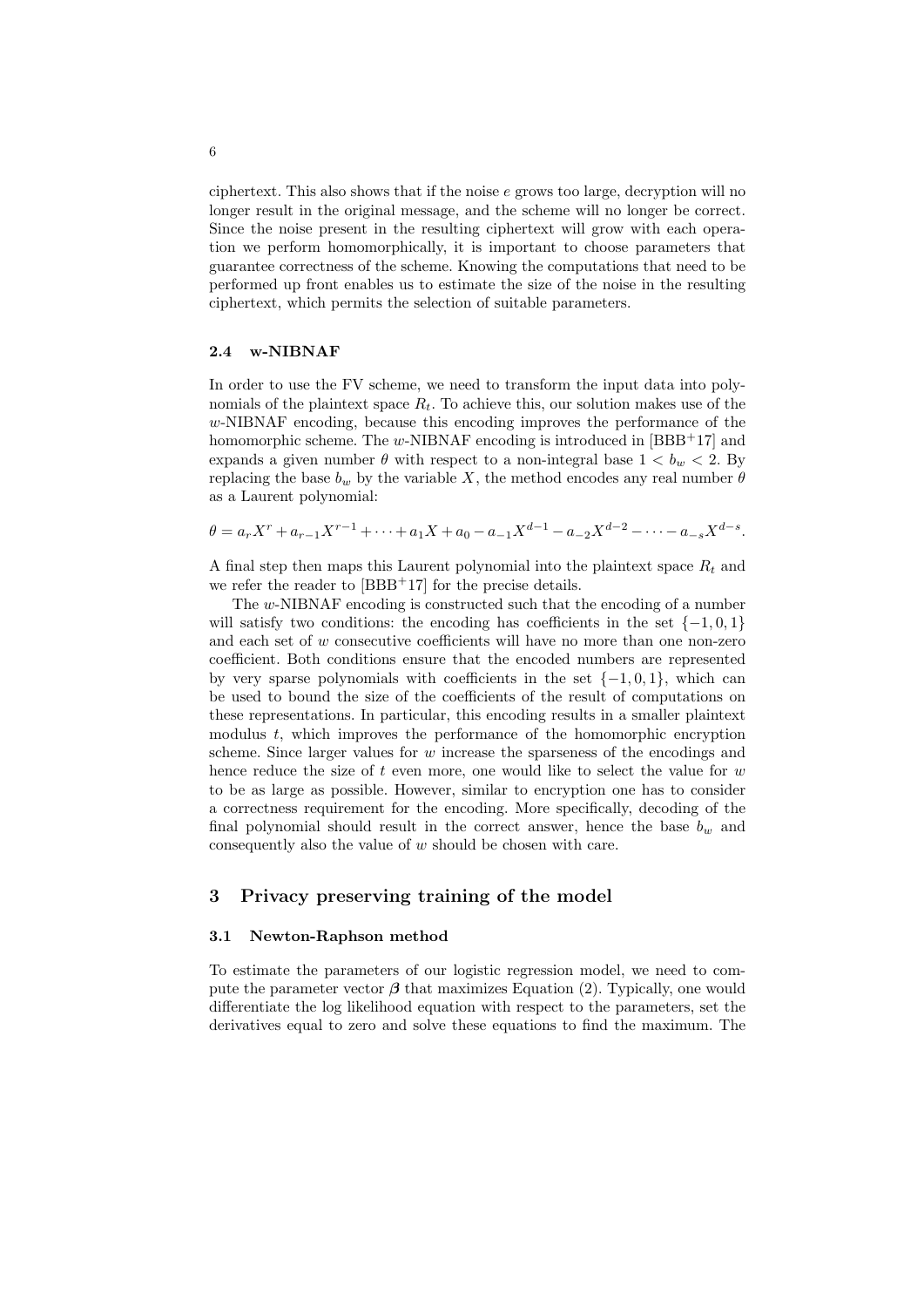gradient of the log likelihood function  $l(\boldsymbol{\beta})$ , i.e. the vector of its partial derivatives  $[\partial l/\partial \beta_0, \partial l/\partial \beta_1, \ldots, \partial l/\partial \beta_d]$  is given by:

$$
\nabla_{\boldsymbol{\beta}}l(\boldsymbol{\beta}) = \sum_i (1 - \sigma(y_i \boldsymbol{\beta}^T \mathbf{x}_i)) y_i \mathbf{x}_i.
$$

In order to estimate the parameters  $\beta$ , this equation will be solved numerically by applying the Newton-Raphson method, which is a method to numerically determine the zeros of a function. The iterative formula of the Newton-Raphson method to calculate the root of a univariate function  $f(x)$  is given by:

$$
x_{k+1} = x_k - \frac{f(x_k)}{f'(x_k)},
$$
\n(3)

with  $f'(x)$  the derivative of  $f(x)$ . Since we now compute with a multivariate objective function  $l(\boldsymbol{\beta})$ , the  $(k+1)^{th}$  iteration for the parameter vector  $\boldsymbol{\beta}$  is given by:

$$
\beta_{k+1} = \beta_k - H^{-1}(\beta_k) \nabla_{\beta} l(\beta_k), \qquad (4)
$$

with  $\nabla_{\beta}l(\beta)$  as defined above and  $H(\beta) = \nabla_{\beta}^2 l(\beta)$  the Hessian of  $l(\beta)$ , being the matrix of its second partial derivatives  $H_{i,j} = \frac{\partial^2 l}{\partial \beta_i \partial \beta_j}$ , given by:

$$
H(\boldsymbol{\beta}) = -\sum_i (1 - \sigma(y_i \boldsymbol{\beta}^T \mathbf{x}_i)) \sigma(y_i \boldsymbol{\beta}^T \mathbf{x}_i) (y_i \mathbf{x}_i)^2.
$$

#### 3.2 Homomorphic logistic regression

The downside of Newton's method is that exact evaluation of the Hessian and its inverse are quite expensive in computational terms. In addition, the goal is to estimate the parameters of the logistic regression model in a privacy-preserving manner using homomorphic encryption, which will further increase the computational challenges. Therefore, we will adapt the method in order to make it possible to compute it efficiently in the encrypted domain.

The first step in the simplification process is to approximate the Hessian matrix with a fixed matrix instead of updating it every iteration. This technique is called the fixed Hessian Newton method. In [BL88], Böhning and Lindsay investigate the convergence of the Newton-Raphson method and show it converges if the Hessian  $H(\beta)$  is replaced by a fixed symmetric negative definite matrix B (independent of  $\beta$ ) such that  $H(\beta) > B$  for all feasible parameter values  $\beta$ , where " $\geq$ " denotes the Loewner ordering. The Loewner ordering is defined for symmetric matrices A, B and denoted as  $A \geq B$  iff their difference  $A - B$  is non-negative definite. Given such  $B$ , the Newton-Raphson iteration simplifies to

$$
\beta_{k+1} = \beta_k - B^{-1} \nabla_{\beta} l(\beta_k).
$$

Furthermore, they suggest a lower bound specifically for the Hessian of the logistic regression problem, which is defined as  $\bar{H} = -\frac{1}{4}X^{T}X$  and demonstrate that this is a good bound. This approximation does not depend on  $\beta$ , consequently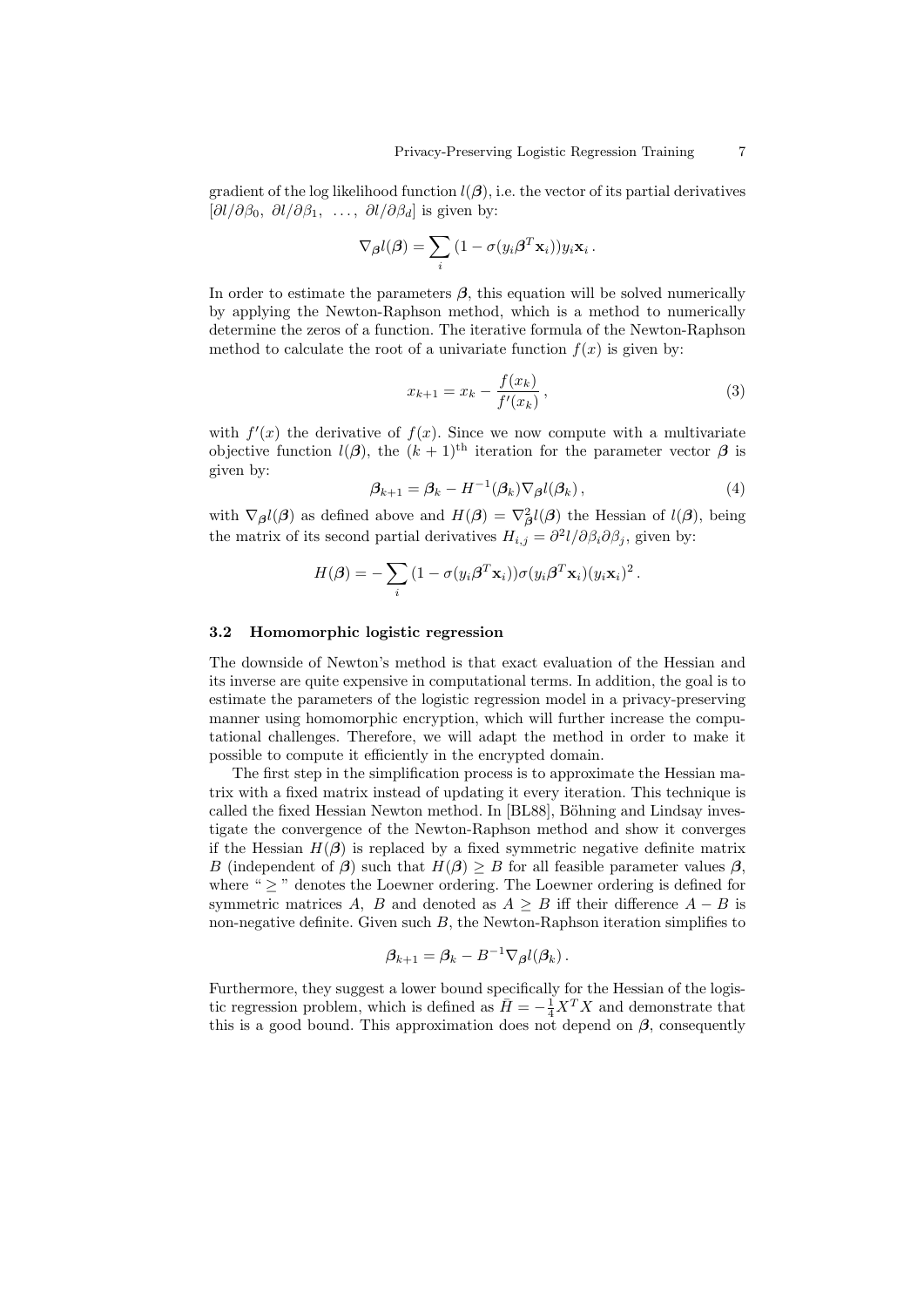it is fixed throughout all iterations and it only needs to be computed once as desired. Since the Hessian is fixed, so is its inverse, which means it only needs to be computed once.

In the second step, we will need to simplify this approximation even more, since inverting a square matrix whose dimensions equal the number of covariates (and thus can be quite large), is nearly impossible in the encrypted domain. To this end, we replace the matrix  $\bar{H}$  by a diagonal matrix for which the method still converges. The entries of the diagonal matrix are simply the sums of the rows of the matrix  $H$ , so our new approximation  $H$  of the Hessian becomes:

$$
\tilde{H} = \begin{bmatrix}\n\sum_{i=0}^{d} \bar{h}_{0,i} & 0 & \dots & 0 \\
0 & \sum_{i=0}^{d} \bar{h}_{1,i} & \dots & 0 \\
\vdots & \vdots & \ddots & \vdots \\
0 & 0 & \dots & \sum_{i=0}^{d} \bar{h}_{d,i}\n\end{bmatrix}
$$

.

To be able to use this approximation as lower bound for the above fixed Hessian method we need to assure ourselves it satisfies the condition  $H(\beta) \geq \tilde{H}$ . As mentioned before we already know from [BL88] that  $H(\beta) \geq \frac{-1}{4}X^T X$ , so it is sufficient to show that  $\frac{-1}{4}X^TX \geq \tilde{H}$ , which we now prove more generally.

**Lemma 1.** Let  $A \in \mathbb{R}^{n \times n}$  be a symmetric matrix with all entries non-positive, and let B be the diagonal matrix with diagonal entries  $B_{k,k} = \sum_{i=1}^{n} A_{k,i}$  for  $k = 1, \ldots, n$ , then  $A \geq B$ .

*Proof.* By definition of the matrix B, we have that  $C = A - B$  has the following entries: for  $i \neq j$  we have  $C_{i,j} = A_{i,j}$  and  $C_{i,i} = -\sum_{k=1, k\neq i}^{n} A_{i,k}$ . In particular, the diagonal elements of  $C$  are minus the sum of the off-diagonal elements on the *i*-th row. We can bound the eigenvalues  $\lambda_i$  of C by Gerschgorin's circle theorem [Ger31], which states that for every eigenvalue  $\lambda$  of C, there exists an index i such that

$$
|\lambda - C_{i,i}| \leq \sum_{j \neq i} |C_{ij}| \quad i \in \{1, 2, \dots, n\}.
$$

Note that by construction of C we have that  $C_{i,i} = \sum_{j \neq i} |C_{ij}|$ , and so every eigenvalue  $\lambda$  satisfies  $|\lambda - C_{i,i}| < C_{i,i}$  for some *i*. In particular, since  $C_{i,i} \geq 0$ , we conclude that  $\lambda \geq 0$  for all eigenvalues  $\lambda$  and thus that  $A \geq B$ .

Our approximation  $\tilde{H}$  for the Hessian also simplifies the computation of the inverse of the matrix, since we simply need to invert each diagonal element separately. The inverse will be again computed using the Newton-Raphson method: assume we want to invert the number a, then the function  $f(x)$  will be equal to  $\frac{1}{x} - a$  and the iteration is given by  $x_{k+1} = x_k(2 - ax_k)$ . For the Newton-Raphson method to converge, it is important to determine a good start value. Given the value range of the input data and taking into account the dimensions of the training data, we estimate a range of the size of the number we want to invert. This results in an estimation of the order of magnitude of the solution that is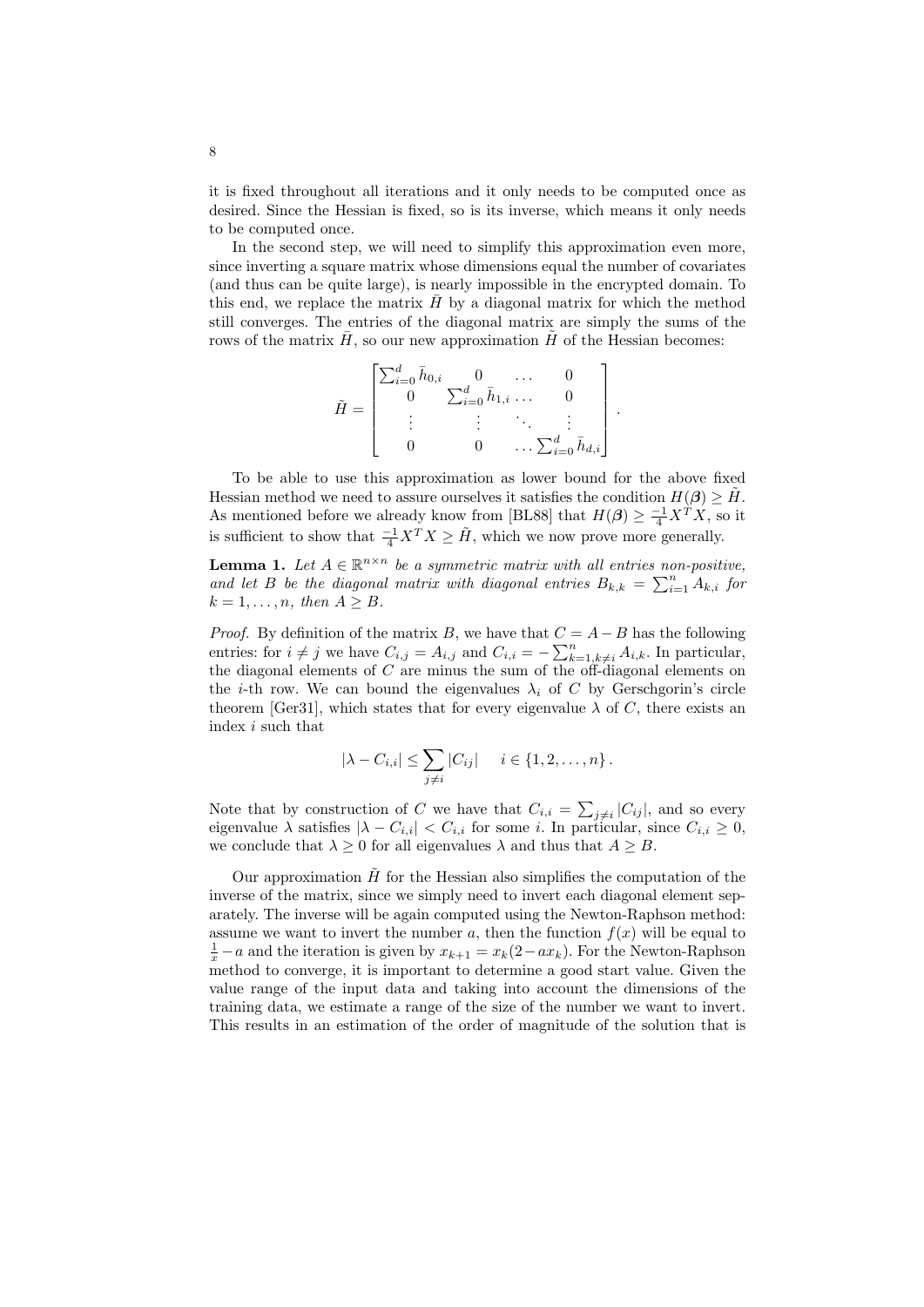expected to be found by the Newton-Raphson algorithm. By choosing the initial value of our Newton-Raphson iteration close to the constructed estimation of the inverse, we can already find an acceptable approximation of the inverse by performing only one iteration of the method.

In the third and final step, we simplify the non-linearity coming from the sigmoid function. Here, we simply use the Taylor series: extensive experiments with plaintext data showed that approximating  $\sigma(y_i \beta^T \mathbf{x}_i)$  by  $\frac{1}{2} + \frac{y_i \beta^T \mathbf{x}_i}{4}$  is enough to obtain good results.

The combination of the above techniques finally results in our simplified fixed Hessian (SFH) method given in Algorithm 1.

### Algorithm 1  $\beta$  ← simplified fixed Hessian(X, Y,  $u_0, \kappa$ )

- 1: **Input:**  $X(N, d+1)$ : training data with in each row the values for the covariates for one record and starting with a column of ones to account for the constant coefficient
- 2:  $Y(N, 1)$ : labels of the training data
- 3:  $u_0$ : start value for the Newton-Raphson iteration that computes the inverse
- 4:  $\kappa$ : the required number of iterations
- 5: **Output:**  $\beta$ : the parameters of the logistic regression model

```
6:
 7: \beta = 0.001 * \text{ones}(d+1, 1)8: sum = zeros(N, 1);
9: for i = 1 : N do
10: for j = 1 : d + 1 do
11: sum(i, j)12: end for
13: end for
14: for j = 1 : d + 1 do
15: temp=0;
16: for i = 1 : N do
17: temp+=X(i, j)sum(i);18: end for
19: \tilde{H}(j)(j) = -\frac{1}{4} \text{temp};20: \tilde{H}^{-1}(j)(j) = 2u_0 - \tilde{H}(j)(j)u_0^2;21: end for
22: for k = 1 : \kappa do
23: for i = 1 : N do
24: \mathbf{g} + = \left(\frac{1}{2} - \frac{1}{4}Y(i)X(i, :)\beta\right)Y(i)X(i, :);25: end for
26: \beta = \beta - \tilde{H}^{-1}g;
27: end for
```
We implemented the SFH algorithm in Matlab and verified the accuracy for a growing number of iterations. One can see from Algorithm 1 that each iteration requires 5 homomorphic multiplications, so performing one iteration is quite expensive. In addition, Table 1 indicates that improving the accuracy significantly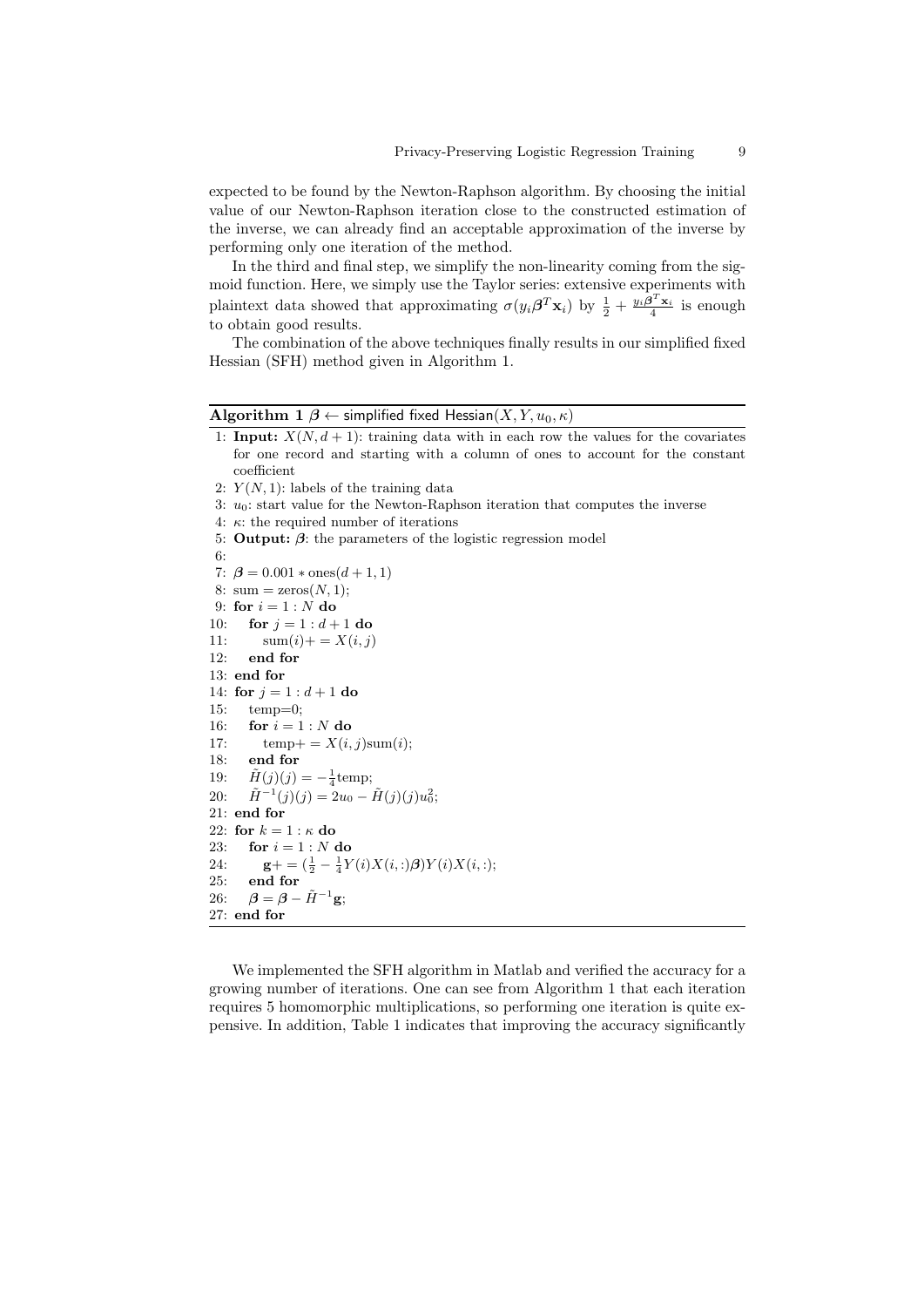|     | $\#$ iterations AUC SFH |
|-----|-------------------------|
| 1   | 0.9418                  |
| 5   | 0.9436                  |
| 10  | 0.9448                  |
| 20  | 0.9466                  |
| 50  | 0.9517                  |
| 100 | 0.9599                  |

Table 1: Performance for the financial dataset with 31 covariates and 700 training records and 19 300 testing records.

requires multiple iterations. We will therefore restrict our experiments to one single iteration.

# 4 Results

# 4.1 Accuracy of the SFH method

Table 2 shows the confusion matrix of a general binary classifier. From the

| actual class                                        |  |
|-----------------------------------------------------|--|
| - 1                                                 |  |
| predicted -1 true negative (TN) false negative (FN) |  |
| class 1 false positive $(FP)$ true positive $(TP)$  |  |

Table 2: Comparing actual and predicted classes

confusion matrix, we can compute the true positive rate (TPR) and the false positive rate (FPR) which are given by

$$
TPR = \frac{\#TP}{\#TP + \#FN} \qquad \text{and} \quad FPR = \frac{\#FP}{\#FP + \#TN} \,. \tag{5}
$$

By computing the TPR and FPR for varying thresholds  $0 \leq \tau \leq 1$ , we can construct the receiver operating characteristic curve or ROC-curve. The ROC-curve is constructed by plotting the (FPR, TPR) pairs for each possible value of the threshold  $\tau$ . In the ideal situation there would exists a point with (FPR, TPR) =  $(0, 1)$ , which would imply that there exists a threshold for which the model classifies all test data correctly.

The area under the ROC-curve or AUC-value will be used as the main indicator of how well the classifier works. Since our SFH method combines several approximations, we need to verify the accuracy of our model first on unencrypted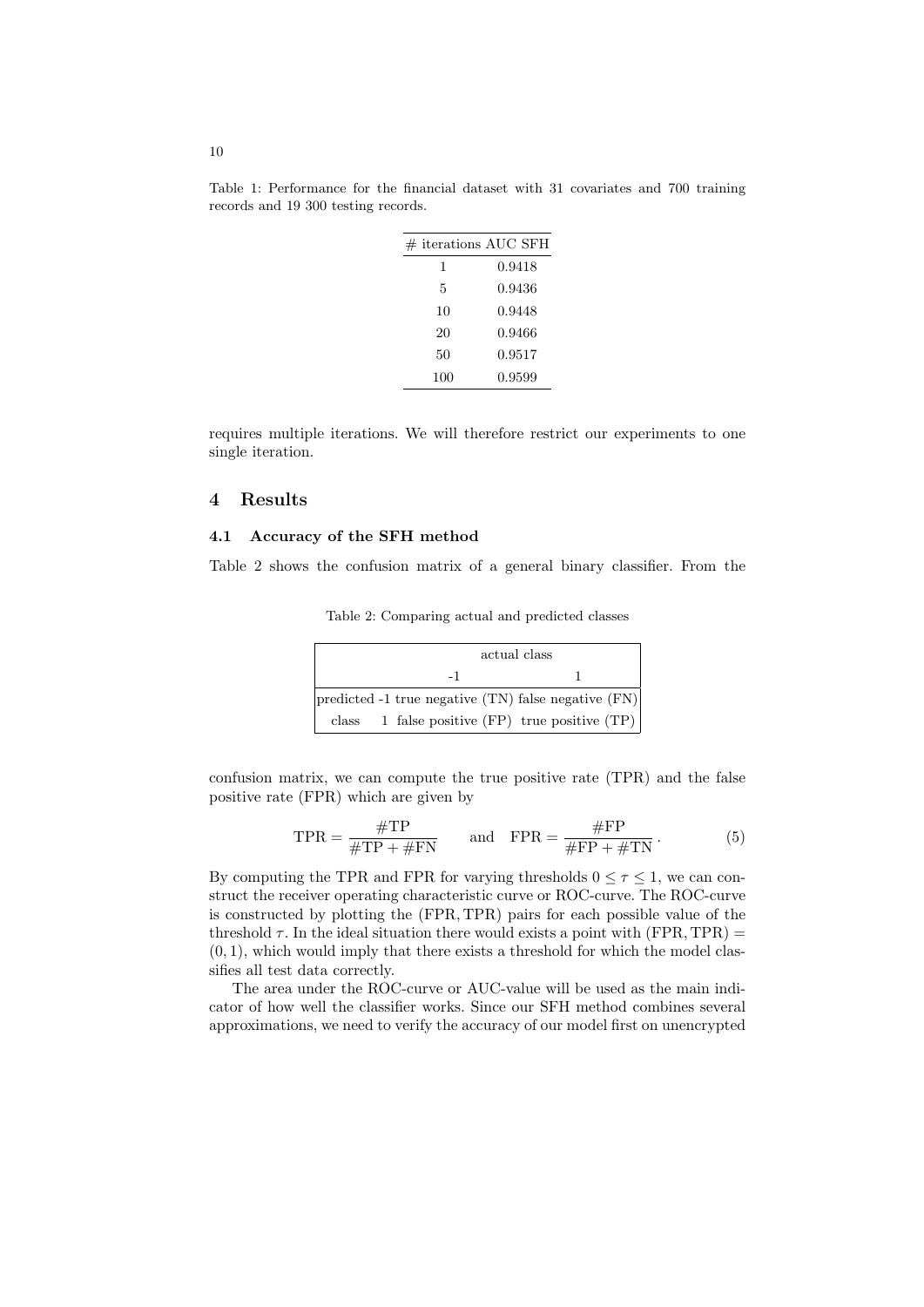data and later on encrypted data. For well chosen system parameters, there will be no difference between accuracy for unencrypted vs. encrypted data since all computations on encrypted data are exact.

The first step is performed by comparing our SFH method with the standard logistic regression functionality of Matlab. This is done by applying our method with all its approximations to the plaintext data and comparing the result to the result of the "glmfit" function in Matlab. The function  $b = \text{glmfit}(X, y, \text{distr})$ returns a vector b of coefficient estimates for a generalized linear model of the responses  $y$  on the predictors in  $X$ , using distribution distr. Generalized linear models unify various statistical models, such as linear regression, logistic regression and Poisson regression, by allowing the linear model to be related to the response variable via a link function. We use the "binomial" distribution, which corresponds to the "logit" link function and  $y$  a binary vector indicating success or failure to compute the parameters of the logistic regression model with "glmfit".



Fig. 1: ROC curve for the cancer detection scenario of iDASH with 1000 training records and 581 testing records, all with 20 covariates.

From Figures 1 and 2 one can see that the SFH method classifies the data approximately as well as "glmfit" in Matlab, in the sense that one can always select a threshold that gives approximately the same true positive rate and false positive rate. One can thus conclude that the SFH method, with all its approximations, performs well compared to the standard Matlab method, which uses much more precise computations. By computing the TPR and FPR for several thresholds, we found that the approximations of our SFH method shifts the model a bit such that we need a slightly larger threshold to get approximately the same TPR and FPR as for the Matlab model. Since the ideal situation would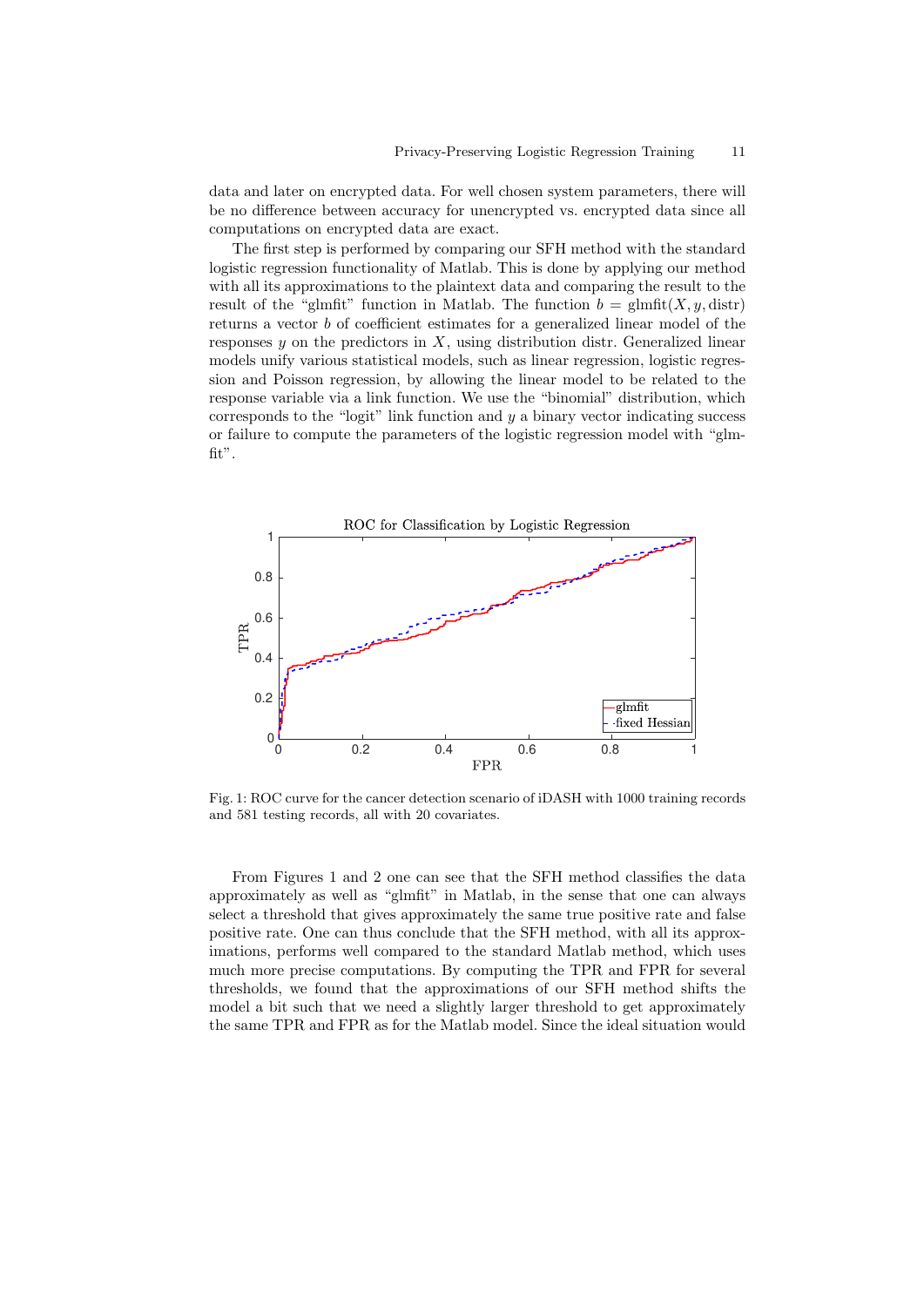

Fig. 2: ROC curve for the financial fraud detection with 1000 training records and 19 000 testing records, all with 31 covariates.

be to end up with a true positive rate of 1 and false positive rate of 0, we see from Figure 1 that for the genomics dataset both models are performing rather poorly. The financial fraud use case is, however, much more amenable to binary classification as shown in Figure 2. The main conclusion is that our SFH method performs almost as well as standard methods such as those provided by Matlab.

### 4.2 Implementation details and performance

Our implementation uses the FV-NFLlib software library [Cry16] which implements the FV homomorphic encryption scheme. The system parameters need to be selected taking into account the following three constraints:

- 1. the security of the somewhat homomorphic FV scheme,
- 2. the correctness of the somewhat homomorphic FV scheme,
- 3. the correctness of the w-NIBNAF encoding.

The security of a given set of system parameters can be estimated using the work of Albrecht, Player and Scott [APS15] and the open source learning with error (LWE) hardness estimator implemented by Albrecht [Alb04]. This program estimates the security of the LWE problem based on the following three parameters: the degree D of the polynomial ring, the ciphertext modulus q and  $\alpha = \frac{\sqrt{2\pi\sigma}}{q}$ where  $\sigma$  is the standard deviation of the error distribution  $\chi_{err}$ . The security estimation is based on the best known attacks for the learning with error problem. Our system parameters are chosen to be  $q = 2^{186}$ ,  $D = 4096$  and  $\sigma = 20$  (and but system parameters are ensure to be  $q = 2$ ,  $\frac{q}{q}$ ,  $\frac{p}{q}$  thus  $\alpha = \frac{\sqrt{2\pi}\sigma}{q}$ ) which results in a security of 78 bits.

As explained in the section on the FV scheme, the error in the ciphertext encrypting the result, should be small enough to enable correct decryption. By estimating the infinity norm of the noise we can select parameters that keep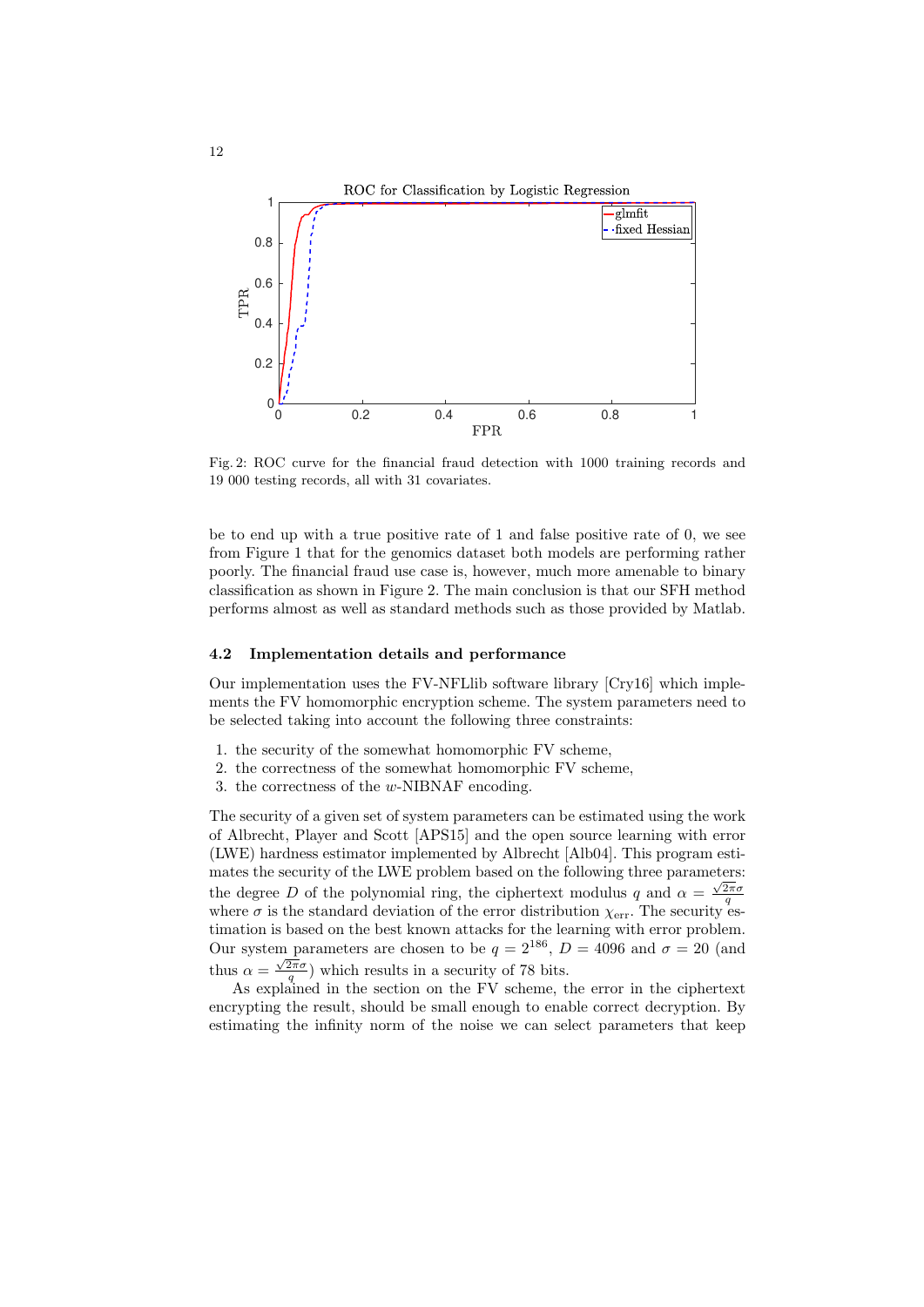this noise under the correctness bound and in particular, we obtain an upper bound  $t_{\text{max}}$  of the plaintext modulus. Similarly, to ensure correct decoding, the coefficients of the polynomial encoding the result must remain smaller than the size of the plaintext modulus  $t$ . This condition results in a lower bound on the plaintext modulus  $t_{\min}$ .

It turns out that these bounds are incompatible for the chosen parameters, so we have to rely on the Chinese Remainder Theorem to decompose the plaintext space into smaller parts that can be handled correctly. The plaintext modulus t is chosen as a product of small prime numbers  $t_1, t_2, \ldots, t_n$  with  $\forall i \in$  $\{1, \ldots, n\} : t_i \leq t_{\max}$  and  $t = \prod_{i=1}^n t_i \geq t_{\min}$ , where  $t_{\max}$  is determined by the correctness of the FV scheme and  $t_{\rm min}$  by the correctness of the  $w\text{-}\text{NIBNAF}$ decoding. The CRT then gives the following ring isomorphism:

 $R_t \to R_{t_1} \times \ldots \times R_{t_n} : g(X) \mapsto (g(X) \bmod t_1, \ldots, g(X) \bmod t_n).$ 

and instead of performing the training algorithm directly over  $R_t$ , we compute with each of the  $R_{t_i}$ 's by reducing the w-NIBNAF encodings modulo  $t_i$ . The resulting choices for the plaintext spaces are given in Table 3.

Table 3: The parameters defining plaintext encoding

|                                        | w | т.                |
|----------------------------------------|---|-------------------|
| genomic data (1) 71 5179 · 5189 · 5197 |   |                   |
| financial data $(2)$ 150               |   | $2237 \cdot 2239$ |

Since we are using the Chinese Remainder Theorem, each record will be encrypted using two (for the financial fraud case) or three (for the genomics case) ciphertexts. As such, a time-memory trade off is possible depending on the requirements of the application. One can choose to save computing time by executing the algorithm for the different ciphertexts in parallel; or one can choose to save memory by computing the result for each plaintext space  $R_{t_i}$ consecutively and overwriting the intermediate values of the computations in the process.

The memory required for each ciphertext is easy to estimate: a ciphertext consists of 2 polynomials of  $R_q = \mathbb{Z}_q[X]/(X^D+1)$ , so its size is given by  $2D \log_2 q$ which is  $\approx 186$ kB for the chosen parameter set. Due to the use of the CRT, we require T (with  $T = 2$  or  $T = 3$ ) ciphertexts to encrypt each record, so the general formula for the encrypted dataset size is given by:

$$
T(d+1)N2D\log_2 q
$$
 bits,

with  $T$  the number of prime factors used to split the plaintext modulus  $t$  and  $d+1$  (resp. N) the number of covariates (resp. records) used in the training set.

The time complexity of our SFH method is also easy to estimate, but one has to be careful to perform the operations in a specific order. If one would naively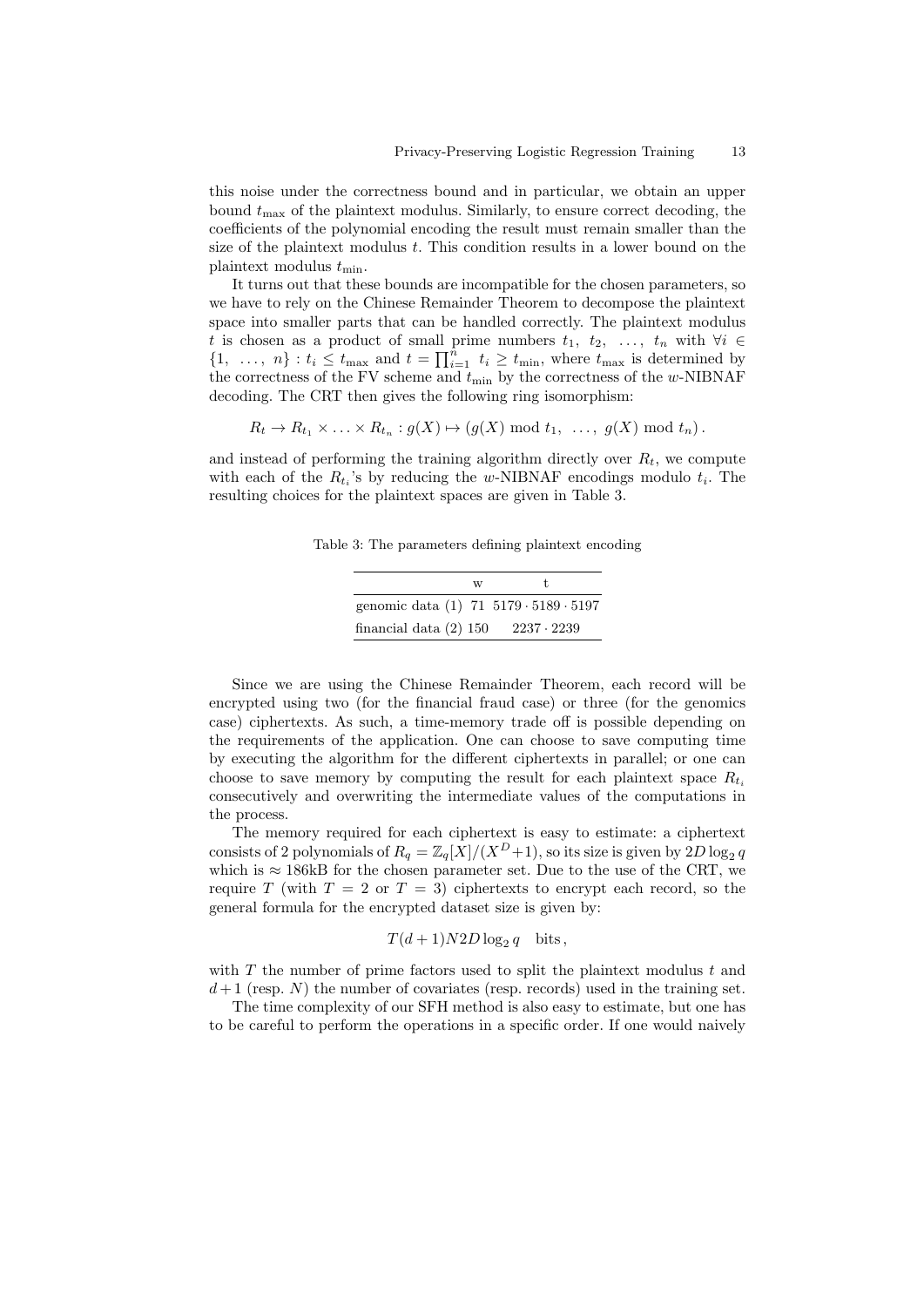Table 4: Performance for the genomic dataset with a fixed number of covariates equal to 20. The number of testing records is for each row equal to the total number of input records (1581) minus the number of training records.

| # training records computation time AUC SFH AUC glmfit |                  |        |        |
|--------------------------------------------------------|------------------|--------|--------|
| 500                                                    | $22 \text{ min}$ | 0.6348 | 0.6287 |
| 600                                                    | $26 \text{ min}$ | 0.6298 | 0.6362 |
| 800                                                    | $35 \text{ min}$ | 0.6452 | 0.6360 |
| 1000                                                   | $44 \text{ min}$ | 0.6561 | 0.6446 |

Table 5: Performance for the genomic dataset with a fixed number of training records equal to 500 and the number of testing records equal to 1081.

|    | # covariates computation time AUC SFH AUC glmfit |        |        |
|----|--------------------------------------------------|--------|--------|
| 5  | 7 min                                            | 0.65   | 0.6324 |
| 10 | $12 \text{ min}$                                 | 0.6545 | 0.6131 |
| 15 | $17 \text{ min}$                                 | 0.6446 | 0.6241 |
| 20 | $22 \text{ min}$                                 | 0.6348 | 0.6272 |

compute the matrix  $\tilde{H}$  by first computing  $\bar{H}$  and subsequently summing each row, the complexity would be  $O(N d^2)$ . However, the formula of the k-th diagonal element of  $\tilde{H}$  is given by  $\frac{-1}{4} \sum_{j=1}^{d+1} \left( \sum_{i=1}^{N} x_{k,i} x_{j,i} \right)$ , which can be rewritten as  $\frac{-1}{4}\sum_{i=1}^N x_{k,i}(\sum_{j=1}^{d+1} x_{j,i}).$  This formula shows that it is more efficient to first sum all the rows of  $X$  and then perform a matrix vector multiplication with complexity  $O(N d)$ .

Table 6: Performance for the financial dataset with a fixed number of covariates equal to 31. The number of testing records is for each row equal to the total number of input records (20 000) minus the number of training records.

| # training records computation time AUC SFH AUC glmfit |                  |        |        |
|--------------------------------------------------------|------------------|--------|--------|
| 700                                                    | $30 \text{ min}$ | 0.9416 | 0.9619 |
| 800                                                    | $36 \text{ min}$ | 0.9411 | 0.9616 |
| 900                                                    | $40 \text{ min}$ | 0.9409 | 0.9619 |
| 1000                                                   | $45 \text{ min}$ | 0.9402 | 0.9668 |

This complexity is clearly visible in the tables, more specifically in Table 4 and Table 5 for the genomic use case, and Table 6 and Table 7 for the financial use case. All these tables show a linear growth of the computation time for a growing number of records or covariates as expected by the chosen order of the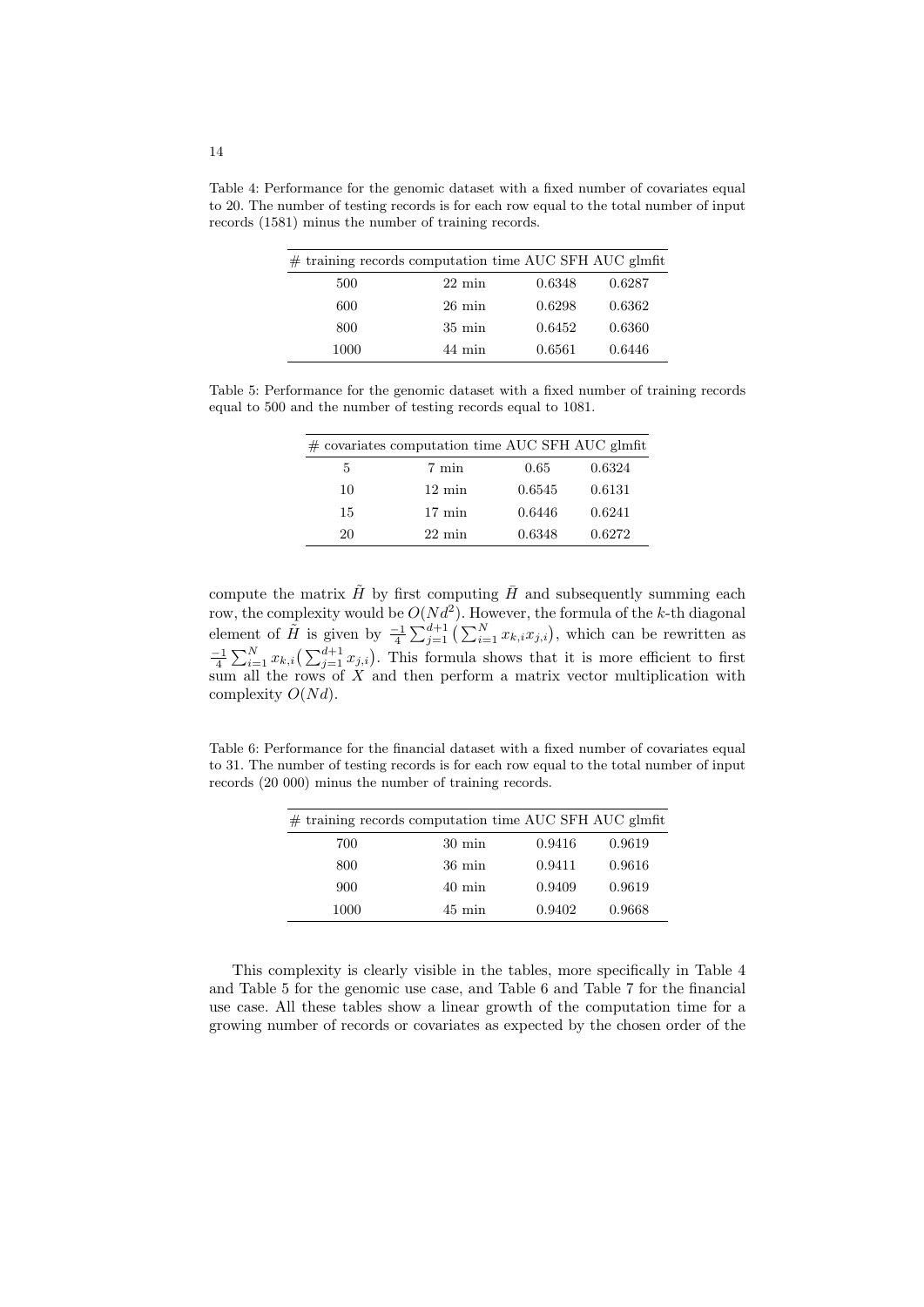|    | $\#$ covariates computation time AUC SFH AUC glmfit |        |        |
|----|-----------------------------------------------------|--------|--------|
| 5. | $5 \text{ min}$                                     | 0.8131 | 0.8447 |
| 10 | 8 min                                               | 0.9403 | 0.9409 |
| 15 | $11 \text{ min}$                                    | 0.9327 | 0.9492 |
| 20 | $15 \text{ min}$                                    | 0.9401 | 0.9629 |

Table 7: Performance for the financial dataset with a fixed number of records equal to 500 and the number of testing records equal to 19 500.

computations in the implementation.

In Table 4 and Table 5 we see that often the AUC value of the SFH model is slightly higher than the AUC value of the glmfit model. However, as mentioned before both models perform poorly on this dataset. Since our SFH model contains many approximations we expect it to perform slightly worse than the "glmfit" model. Only slightly worse because Figure 1 and Figure 2 already showed that the SFH models classifies the data almost as well as the "glmfit" model. This is consistent with the results for the financial dataset shown in Table 6 and Table 7, which we consider more relevant than the results of the genomic dataset due to the fact that both models perform better on this dataset.

# 5 Discussion

The experiments of this article show promising results for the simple iterative method we propose as an algorithm to compute the logistic regression model. A first natural question is whether this technique is generalizable to other machine learning problems. In [Böh92], Böhning describes how to adapt the lower bound method to make it applicable to multinomial logistic regression, it is likely this adaption will also apply to our SFH technique and hence our SFH technique can most likely also be applied to construct a multinomial logistic regression model. In the case of neural networks we can refer to [BCIV17]; in order to construct the neural network one needs to rank all the possibilities and only keep the best performing neurons for the next layer. Constructing this ranking homomorphically is not straightforward and not considered at all in our algorithm, hence neural networks will require more complicated algorithms.

When we look purely at the performance of the FV homomorphic encryption scheme, we might consider a residue number system (RNS) variant of the FV scheme as described in [BEHZ16] to further improve the running time of our implementation. One could also consider single instruction multiple data (SIMD) techniques as suggested in [CIV17] or look further into a dynamic rescaling procedure for FV as mentioned in [FV12]. These techniques will presumably further decrease the running time of our implementation, which would render our solution even more valuable.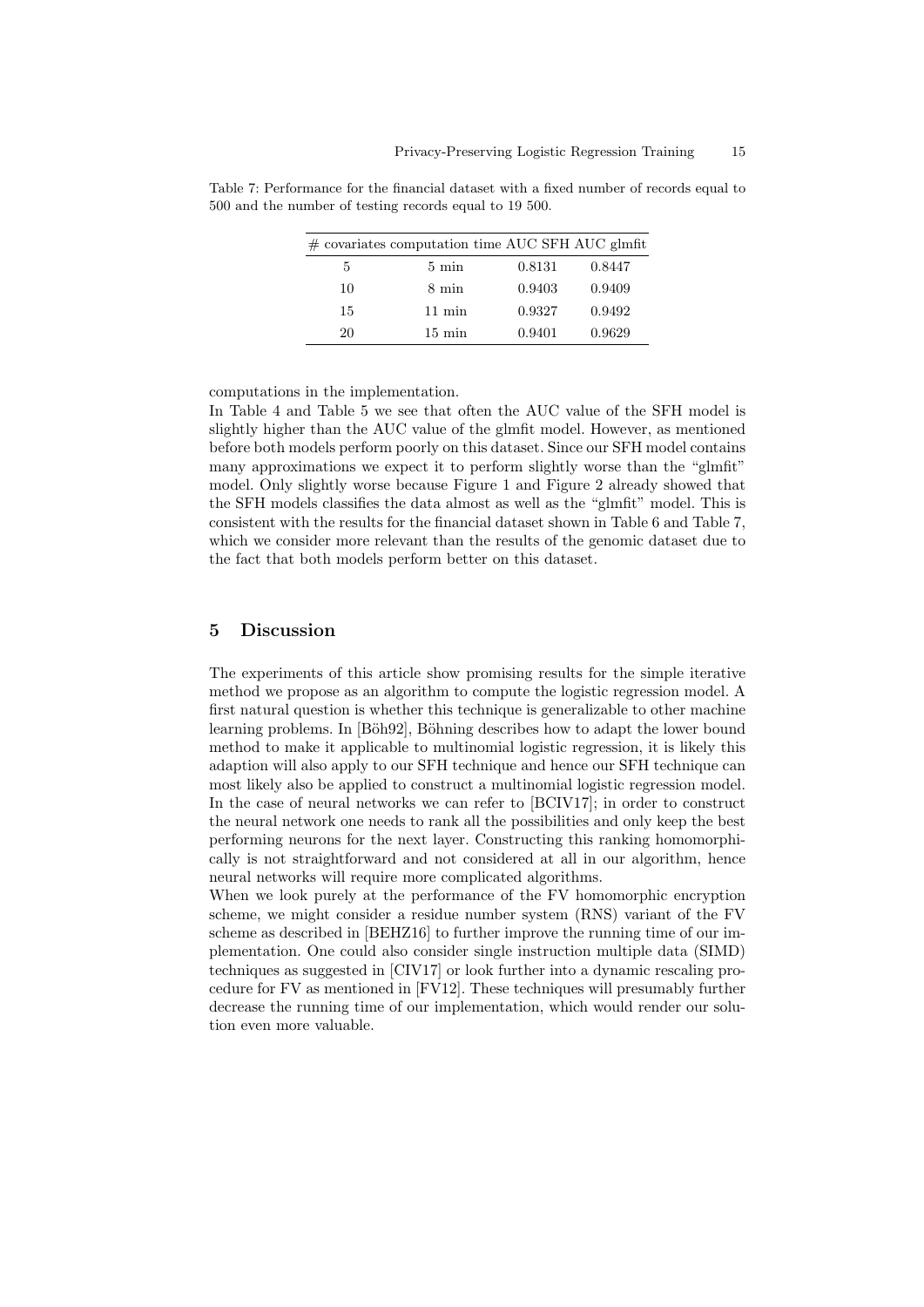### 6 Conclusions

The simple, but effective, iterative method presented in this paper allows one to train a logistic regression model on homomorphically encrypted input data. Our method can be used to outsource the training phase of logistic regression to a cloud service in a privacy preserving manner. We demonstrated the performance of our logistic training algorithm on two real life applications using different numeric data types. In both cases, the accuracy of our method is only slightly worse than standard algorithms to train logistic regression models. Finally, the time complexity of our method grows linearly in the number of covariates and the number of training input data points.

### References

- [AHTPW16] Yoshinori Aono, Takuya Hayashi, Le Trieu Phong, and Lihua Wang. Scalable and secure logistic regression via homomorphic encryption. In Proceedings of the Sixth ACM Conference on Data and Application Security and Privacy, CODASPY '16, pages 142–144, New York, NY, USA, 2016. ACM.
- [Alb04] Martin Albrecht. Complexity estimates for solving LWE, 2000–2004.
- [APS15] Martin R. Albrecht, Rachel Player, and Sam Scott. On the concrete hardness of learning with errors. J. Mathematical Cryptology, 9(3):169– 203, 2015.
- [BBB<sup>+</sup>17] Charlotte Bonte, Carl Bootland, Joppe W. Bos, Wouter Castryck, Ilia Iliashenko, and Frederik Vercauteren. Faster homomorphic function evaluation using non-integral base encoding. In Wieland Fischer and Naofumi Homma, editors, Cryptographic Hardware and Embedded Systems – CHES 2017, pages 579–600, Cham, 2017. Springer International Publishing.
- [BCIV17] Joppe W. Bos, Wouter Castryck, Ilia Iliashenko, and Frederik Vercauteren. Privacy-friendly forecasting for the smart grid using homomorphic encryption and the group method of data handling. In Marc Joye and Abderrahmane Nitaj, editors, Progress in Cryptology - AFRICACRYPT 2017, pages 184–201, Cham, 2017. Springer International Publishing.
- [BEHZ16] Jean-Claude Bajard, Julien Eynard, Anwar Hasan, and Vincent Zucca. A full rns variant of fv like somewhat homomorphic encryption schemes. IACR Cryptology ePrint Archive, 2017:22, 2016.
- [BL88] Dankmar Böhning and Bruce G Lindsay. Monotonicity of quadraticapproximation algorithms. Annals of the Institute of Statistical Mathematics, 40(4):641–663, 1988.
- [BLN14] Joppe W Bos, Kristin Lauter, and Michael Naehrig. Private predictive analysis on encrypted medical data. Journal of biomedical informatics, 50:234–243, 2014.
- [Böh92] Dankmar Böhning. Multinomial logistic regression algorithm. Annals of the Institute of Statistical Mathematics, 44(1):197–200, 1992.
- [CIV17] Wouter Castryck, Ilia Iliashenko, and Frederik Vercauteren. Homomorphic sim2d operations: Single instruction much more data. IACR Cryptology ePrint Archive, 2017:22, 2017.
- [Cry16] CryptoExperts. FV-NFLlib, 2016.

16